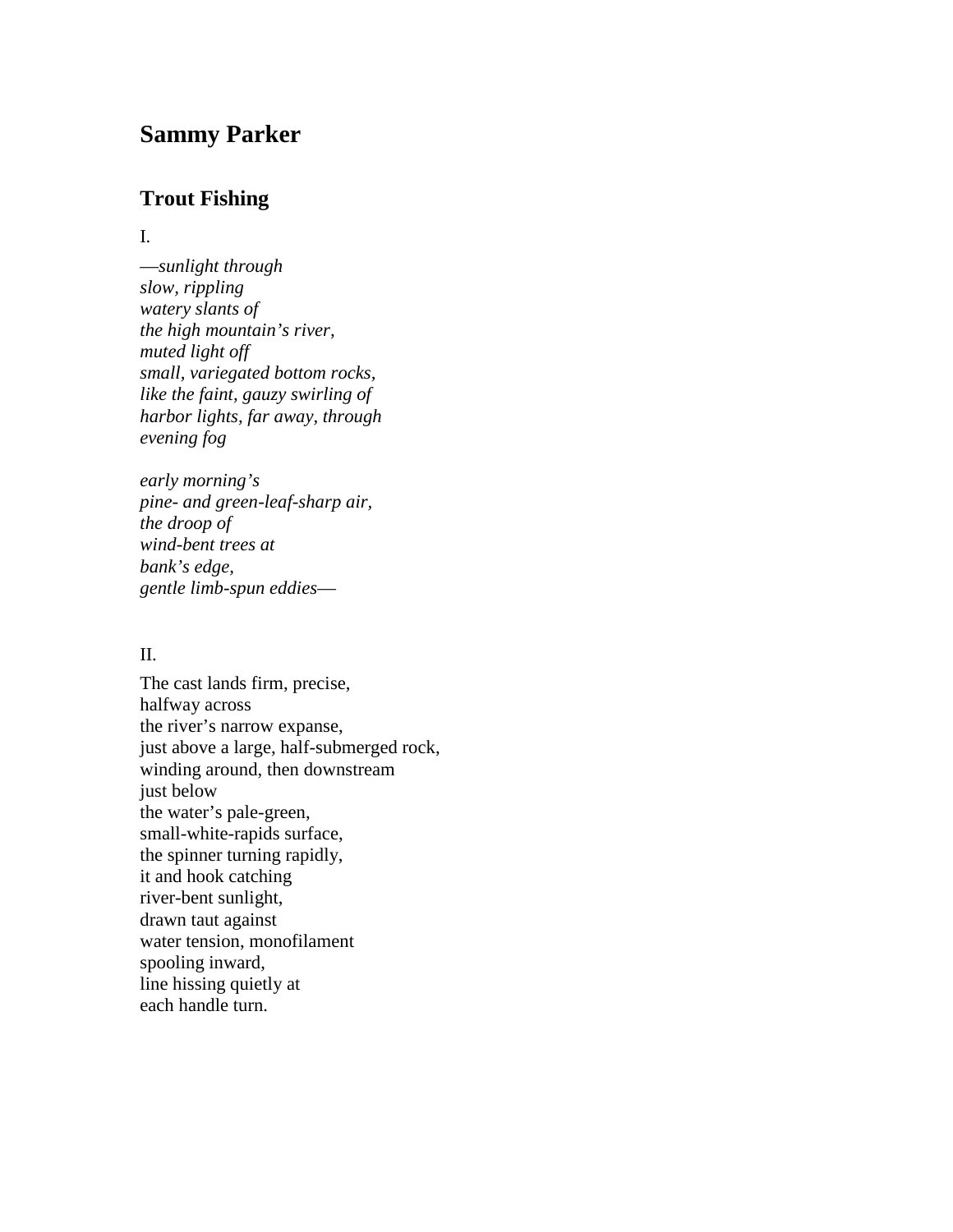III.

When he'd left at daylight, they all were still asleep. His  $41<sup>st</sup>$  year began alone in the truck's cab, briefcase still in the passenger seat, the smell of coffee and a sense of growing unease in the close, quiet air.

### IV.

He liked the feel of the familiar steering wheel and the forest's grainy highway, sharp curves and upward angles, close, irregular walls of tall trees, occasional steep drops, and higher peaks beyond. He realized how much he liked driving away from the house and toward the river's seclusion though all of meaning and importance stayed behind, sleeping in safe, secure, subdivision warmth. He stopped at Saturday morning's deserted ranger station, poured some bourbon in the cooling coffee, stared at the sun's rising above tree-topped ridges, thinking, *What's not right*? because he knew all *was* right, all the way it should be, the way, yes, he wanted it to be still, the unease, a question with no words or form or reason, and he couldn't find the source of what made the good maybe not quite good enough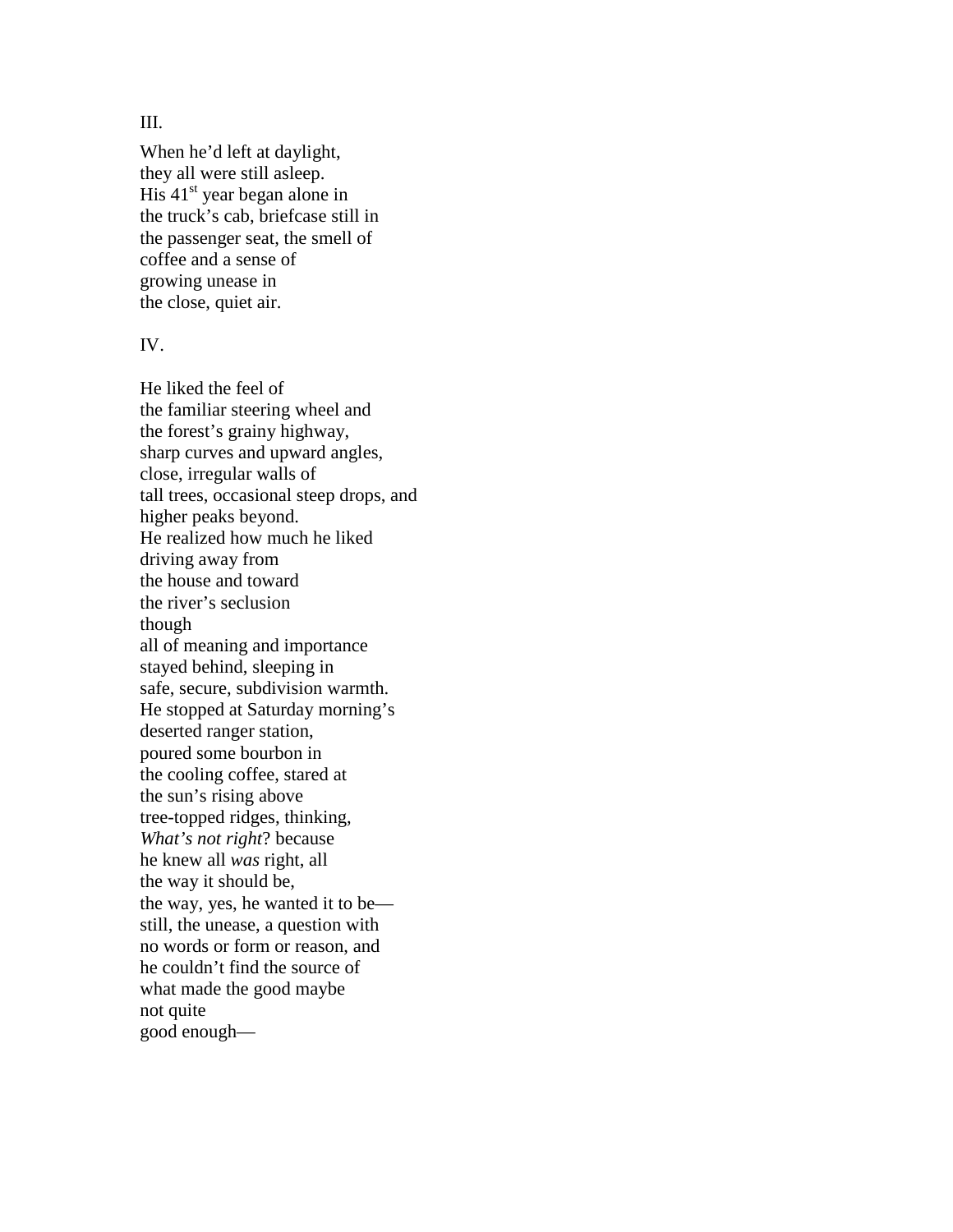He needed the river, so he drove again toward a different right and good.

### V.

—*the flick of his wrist, the hook and spinner catching the morning air, they and he and the water the only movement, the dirt beneath his booted feet, brush behind, sandwich and thermos on the truck seat, Smith & Wesson .38 Special in the clutter of the unlocked glove compartment, the sun arcing slowly overhead, he in the center of all that paid him no mind*—

*he cast again and again, the beauty of routine, knowing that he needed this like Hemingway needed Key West and Cuba and Paris and Africa and knowing, too, that Ernest decided all of that and all of everything else were not enough because, well, maybe nothing is enough, but maybe that's ok—*

*later, driving down the familiar winding road in the sun-rich warming air of near noon, he locked the glove compartment, sipped the last of the coffee and the half-pint, and knew he'd take the subdivision and the forest, feeling good about heading home, knowing that they'd be glad to see him and*